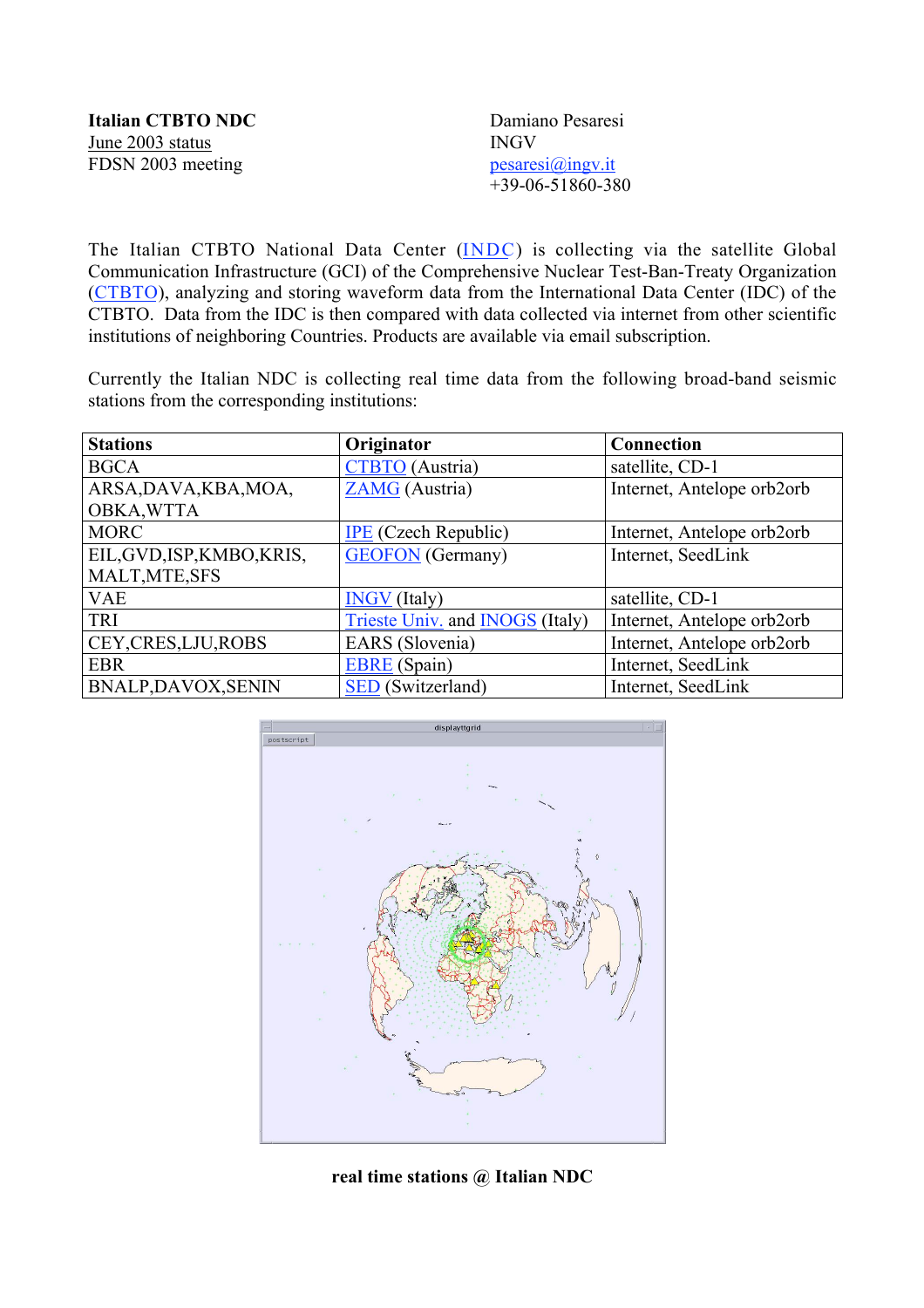Data is collected and analyzed at the Italian NDC making use of the Antelope software package running on two dedicated SUN workstations. One is connected to the CTBTO GCI satellite system making use of a private IP address scheme, the other is connected in real time via Internet to the several scientific institutions cooperating with the Italian NDC.

One of the main tasks of the Italian NDC is to automatically produce locations and bulletins and to compare them with the CTBTO IDC corresponding products. In order to assure the good quality of its locations and magnitude estimates, the Italian NDC is contributing to the European-Mediterranean Seismological Center (EMSC) Real Time Seismicity and to the Swiss Rapid Earthquake Data to Pagers, Users, e-Mail recipients, and Authorities (RedPuma) systems.

Although the confidentiality policy for the CTBTO data and products is still to be determined, the current accepted practice is that the "owner" of the data has the right to freely distribute it. Following this current practice, the distribution of the Italian CTBTO NDC locations and bulletins represents today a unique opportunity of data sharing between the CTBTO and the scientific world.

The automatic locations and bulletins of the Italian NDC are in fact available via email: 32 subscribers all around the world are as per today taking advantage of this service, including the International Seismological Center (ISC) Director Dr. Willeman and the CTBTO IDC Director Dr. Kebeasy. To be included in the automatic locations and/or bulletins emailing lists, please send an email to the Italian NDC technical manager, Damiano Pesaresi, at  $p \cdot \text{e}$  at  $\frac{\partial \text{log}(n, x)}{\partial x}$ .

location alert example automatic alert from francesco:6510

time= 21.May 18:44:18  $lat = 36.7$  lon=  $3.3$ criteria: regionalworldlocal magnitudes: mb=  $5.44$  ms=  $6.33$  ml=  $$ nass= 19 ndef= 19 Region: ALGERIA 975km WSW of Roma 30km ESE of Alger 304km S of Palma 370km ENE of Oran 445km SE of Valencia

automatically created by Italian NDC Antelope http://www.ingv.it/seismoglo/pesaresi/indexINDC.html